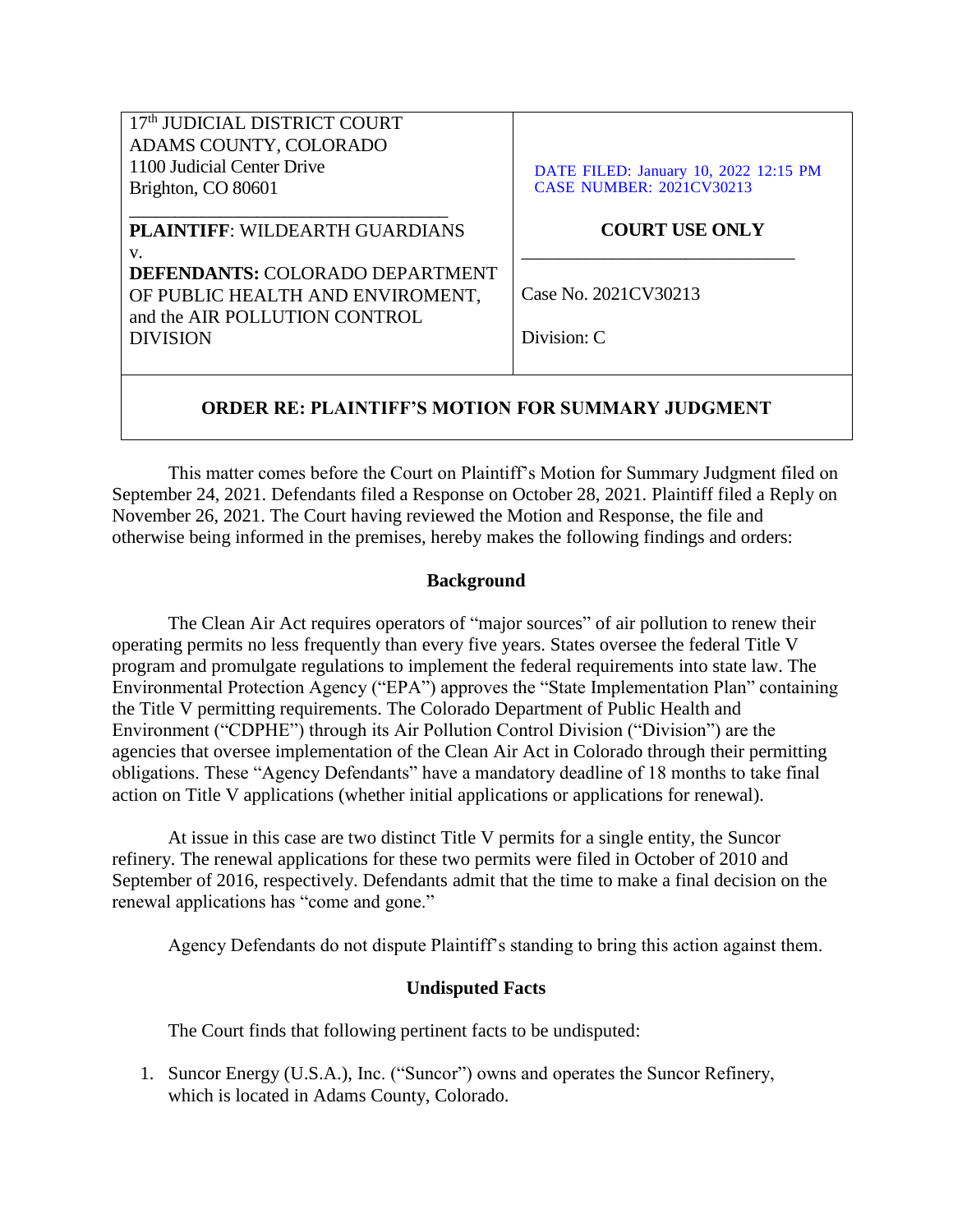- 2. The Suncor Refinery is a major source of air pollution under the Colorado Air Pollution Prevention and Control Act. It is a "major source" of Volatile Organic Compounds ("VOCs") and Oxides of Nitrogen ("NOx") in the Nonattainment New Source Review Area because it emits more than 50 tons per year of each. It is a Prevention of Significant Deterioration major stationary source because it has the Potential to Emit more than 100 tons/year each of Particulate Matter ("PM"), PM10, SO2, NOx and CO.
- 3. Pursuant to the Clean Air Act, EPA has delegated the responsibility to issue Title V permits for major sources located in Colorado to the Division. The Division issues Title V permits to major sources of air pollution located within the State of Colorado.
- 4. The Suncor Refinery consists of: (1) the West Plant, a petroleum refinery (herein referred to as "Plant 1"); (2) the East Plant, a petroleum refinery (herein referred to as "Plant 2"); and (3) an asphalt unit (herein referred to as "Plant 3").
- 5. The Division issued Title V permit number 96OPAD120 to Suncor for Plants 1 & 3 ("Plants 1 & 3 Title V permit").
- 6. The Division issued Title V permit number 95OPAD108 to Suncor for Plant 2 ("Plant 2 Title V Permit").
- 7. The Suncor Refinery's Plants 1 & 3 Title V permit was first issued on August 1, 2004.
- 8. The Suncor Refinery's Plants 1 & 3 Title V permit was last renewed by the Division on October 1, 2012.
- 9. On September 16, 2016, Suncor submitted an application to the Division to renew its Title V permit for Plants 1 & 3.
- 10. On October 3, 2016, the Division determined that Suncor's application to renew its Title V permit for Plants 1 & 3 was complete and sent a letter to Suncor to inform them of that determination.
- 11. The Division has not yet approved or denied Suncor Energy's Title V permit renewal application for Plants 1 & 3.
- 12. The Division first issued the Suncor Refinery's Plant 2 Title V permit on October 1, 2006. The Plant 2 Title V permit has not yet been renewed.
- 13. On October 1, 2010, Suncor submitted an application to the Division to renew its Title V permit for Plant 2.
- 14. On November 8, 2010, the Division determined that Suncor's application to renew its Title V permit for Plant 2 was complete and sent a letter to Suncor to inform them of that determination.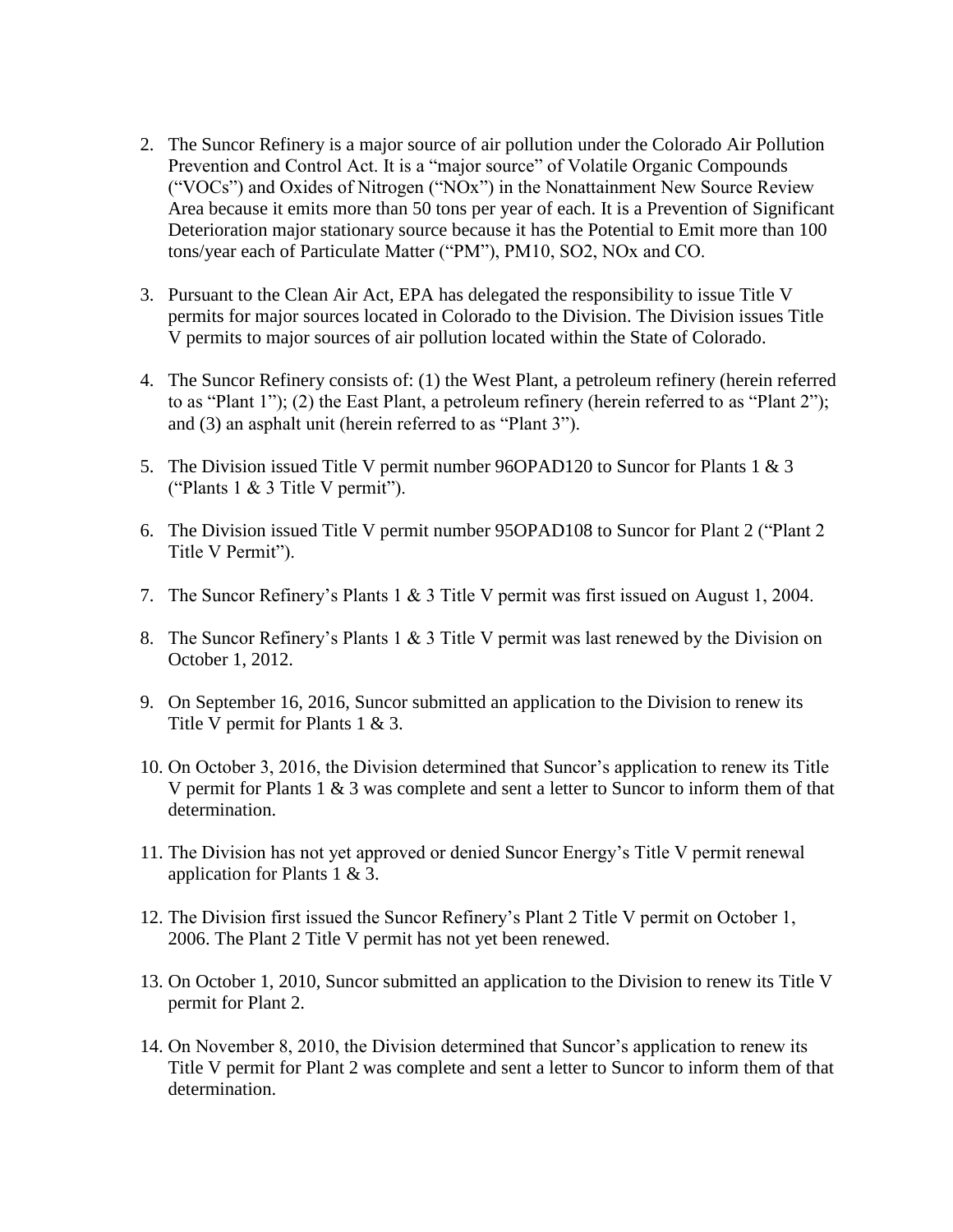- 15. The Division has not yet approved or denied Suncor's Title V permit renewal application for Plant 2.
- 16. In February 2021, Agency Defendants published a draft Title V permit for Plant 2 which incorporated approximately forty (40) modifications. After conducting public hearings, Agency Defendants received approximately 300 pages of comments on the Plant 2 renewal permit as well as oral comments. To date, Agency Defendants have not yet submitted to EPA its response to comments or proposed final determination of the Suncor Refinery Plant 2 Title V permit renewal application.
- 17. Suncor has submitted approximately twenty-three (23) permit modification requests for Plant 1 and Plant 3 operating permits from May 2017 through the present that are still under evaluation. No preliminary determination or initiated public comment period for Suncor Plant 1 and Plant 3 Title V renewal application has been made by Agency Defendants.

### **Legal Standard – Summary Judgment**

Summary judgment is appropriate when the pleadings and supporting documents clearly demonstrate that no issues of material fact exist and the moving party is entitled to judgment as a matter of law. *Cotter Corp. v. Am. Empire Surplus Lines Ins. Co.,* 90 P.3d 814, 819 (Colo. 2004). The moving party bears the initial responsibility of informing the court of the basis for the motion and identifying those portions of the record and of the affidavits, if any, which he or she believes demonstrate the absence of a genuine issue of material fact. *Quist v. Specialties Supply Co., Inc*., 12 P.3d 863, 868 (Colo. App. 2000).

Where the facts are so certain as not be subject to dispute, a court is in a position to determine the issue strictly as a matter of law. *Morland v. Durland Trust Co.*, 252 P.2d 98 (Colo. 1952).

### **Legal Authority – C.R.S. §25-7-114.5**

C.R.S. §25-7-114.5(4) states in pertinent part as follows:

(4) . . . Applications for renewable operating permits shall be approved or disapproved within eighteen months after the receipt of the completed permit application . . .

C.R.S. §25-7-114.5(7)(b) states as follows:

(b) Failure of the division or commission, as the case may be, to grant or deny the permit application or permit renewal application within the time prescribed shall be treated as a final permit action for purposes of obtaining judicial review in the district court in which the source is located, to require that action be taken on such application by the commission or division, as appropriate, without additional delay.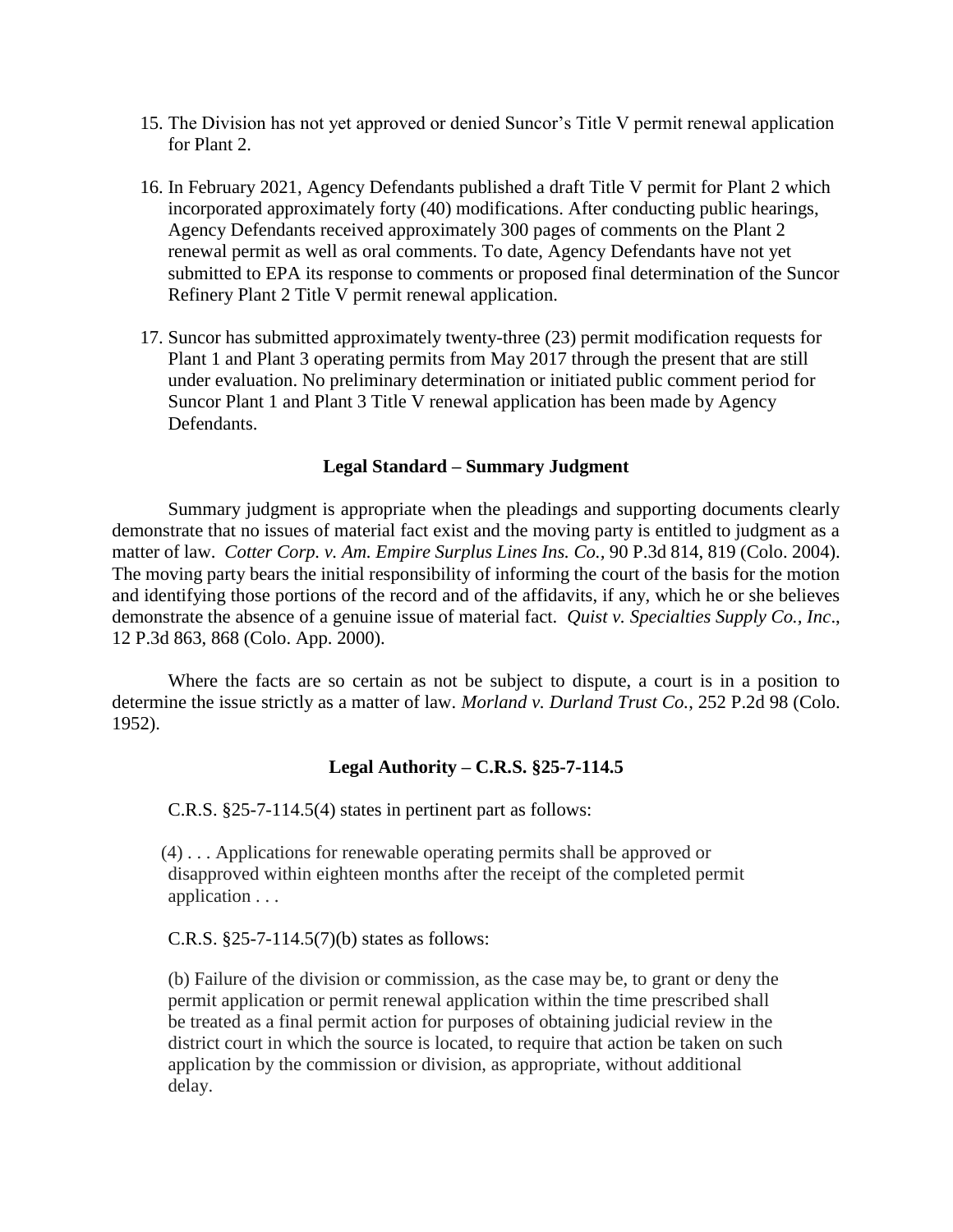#### **Analysis**

Plaintiff has asserted only two causes of action: (1) Failure to Approve or Deny Title V Renewal Application for Plants 1 & 3; and (2) Failure to Approve or Deny Title V Renewal Application for Plant 2. Both causes of action are brought pursuant to C.R.S. §25-7-114.5(7)(b). Both causes of action seek an order from the Court requiring the Agency Defendants to act on the permit renewal applications for the respective Suncor Plants without further delay and after adhering to a process for robust public involvement and meaningful consideration of public input.

Based on the plain language of C.R.S. §25-7-114.5(7)(b), to prevail on its claims, Plaintiff must provide undisputed evidence that the Agency Defendants failed to grant or deny the permit renewal applications "within the time prescribed." And upon such showing the Plaintiff is entitled to judicial review seeking a Court order that "action be taken on such application by the commission or division, as appropriate, without additional delay."

Plaintiff has met its burden here. Agency Defendants agree they have not met the statutory deadlines for taking final action on Suncor's Title V operating permit renewal applications. Instead, they assert that the Suncor Refinery is the most complex industrial facility in Colorado and as such its operating permits are equally complex. They also assert that they have historically struggled to adequately staff the Title V permit program. Neither of these assertions act to provide a defense to the claims being made in this case. The claims brought are pursuant to C.R.S. §25-7-114.5(7)(b). The claims brought seek an order from the Court that the Agency Defendants take action on the permit renewal applications "without additional delay." Because it is undisputed that the Agency Defendants have failed to take action on the permit renewal applications in a timely matter, Plaintiff is entitled to the order they seek.

Both sides provide arguments on whether there is sufficient evidence that the failure of the Agency Defendants to take timely action on the renewal permit applications has resulted in serious harm to air quality or public health. But, Plaintiff's claims in this case simply seek a Court order requiring the Agency Defendants to take action on the permits without further delay. Entitlement to judicial review in this regard does not require any showing of harm to air quality or the public. As a result, the Court finds the parties' arguments in this regard immaterial to the issues raised by the motion.

In its motion Plaintiff asks this Court to grant partial summary judgment on liability "with a proceeding to determine the remedy to follow." In its Reply, Plaintiff asks this Court to enter summary judgment on liability, issue an order to compel Defendants to act without further delay and award attorney fees for Defendants' prior refusal to settle on the issue of liability.

The remedy sought in the Complaint is an order compelling Defendants to take action on the permit renewal applications without further delay. That remedy will be provided. Therefore, there does not appear to be reason to set a further proceeding "to determine a remedy to follow."

With respect to attorney fees, Plaintiff has provided no authority that would entitle them to an award of attorney fees as the prevailing party on the subject motion.